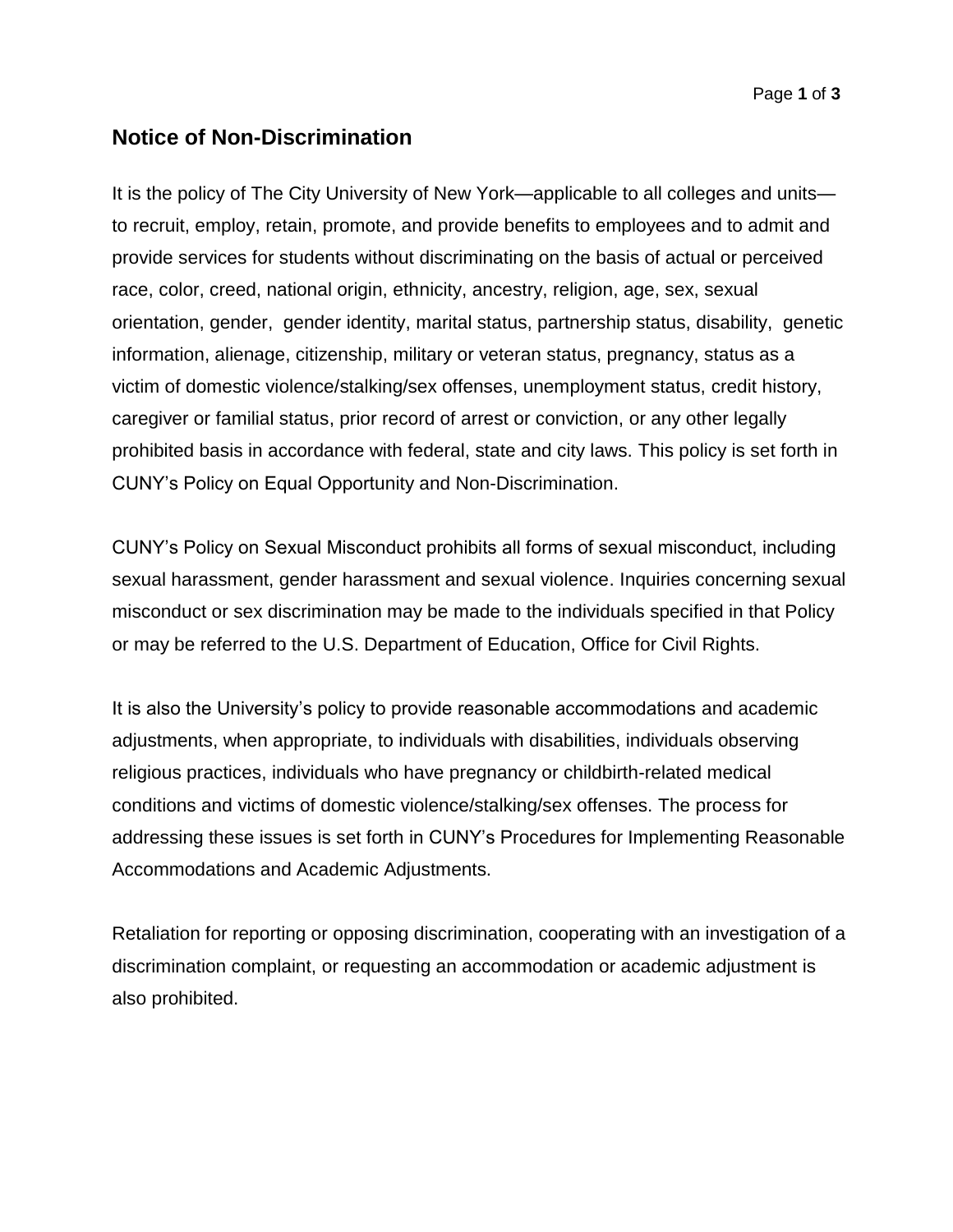To access CUNY's Policy and Procedures on Equal Opportunity and Non-Discrimination, Policy on Sexual Misconduct, and Procedures for Implementing Reasonable Accommodations and Academic Adjustments, please visit these links:

[http://www2.cuny.edu/wp-content/uploads/sites/4/page](http://www2.cuny.edu/wp-content/uploads/sites/4/page-assets/about/administration/offices/hr/policies-and-procedures/CUNYPolicy-Equal-Opportunity-and-Non-Discrimination-010115-procedures.pdf)[assets/about/administration/offices/hr/policies-and-procedures/CUNYPolicy-Equal-Opportunity](http://www2.cuny.edu/wp-content/uploads/sites/4/page-assets/about/administration/offices/hr/policies-and-procedures/CUNYPolicy-Equal-Opportunity-and-Non-Discrimination-010115-procedures.pdf)[and-Non-Discrimination-010115-procedures.pdf](http://www2.cuny.edu/wp-content/uploads/sites/4/page-assets/about/administration/offices/hr/policies-and-procedures/CUNYPolicy-Equal-Opportunity-and-Non-Discrimination-010115-procedures.pdf)

[http://www2.cuny.edu/wp-content/uploads/sites/4/page-assets/about/administration/offices/legal](http://www2.cuny.edu/wp-content/uploads/sites/4/page-assets/about/administration/offices/legal-affairs/POLICY-ON-SEXUAL-MISCONDUCT-10.1.2015-with-links.pdf)[affairs/POLICY-ON-SEXUAL-MISCONDUCT-10.1.2015-with-links.pdf](http://www2.cuny.edu/wp-content/uploads/sites/4/page-assets/about/administration/offices/legal-affairs/POLICY-ON-SEXUAL-MISCONDUCT-10.1.2015-with-links.pdf)

[http://www2.cuny.edu/about/administration/offices/legal-affairs/policies-procedures/reasonable](http://www2.cuny.edu/about/administration/offices/legal-affairs/policies-procedures/reasonable-accommodations-and-academic-adjustments/)[accommodations-and-academic-adjustments/](http://www2.cuny.edu/about/administration/offices/legal-affairs/policies-procedures/reasonable-accommodations-and-academic-adjustments/)

Christopher Todd Carozza has been designated at LaGuardia Community College to handle inquiries and complaints relating to CUNY's Policy on Equal Opportunity and Non-Discrimination and Policy on Sexual Misconduct and to ensure compliance with CUNY's Procedures for Implementing Reasonable Accommodations and Academic Adjustments:

Christopher Todd Carozza, Esq. Chief Diversity Officer/Title IX Coordinator 31-10 Thomson Avenue, Room E512C, Long Island City, New York, 11101 718-482-5088

[ccarozza@lagcc.cuny.edu](mailto:ccarozza@lagcc.cuny.edu)

The following federal, state, and local agencies enforce laws against discrimination:

• New York City Commission on Human Rights,

<http://www1.nyc.gov/site/cchr/index.page>

• New York State Division on Human Rights,